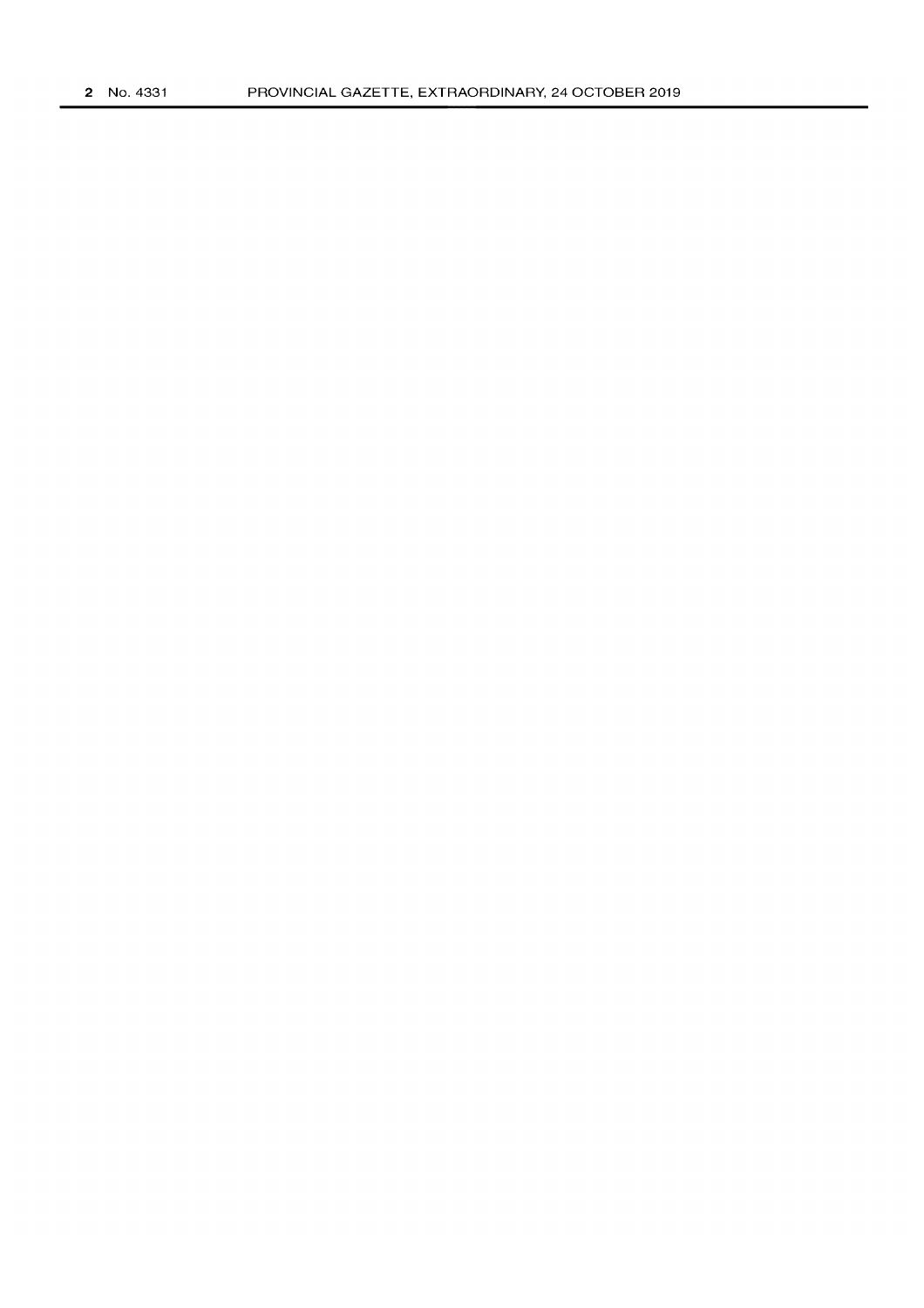#### **CONTENTS**

|     |                                                                                                           | Gazette<br>No. | Page<br>No. |
|-----|-----------------------------------------------------------------------------------------------------------|----------------|-------------|
|     | <b>PROVINCIAL NOTICES • PROVINSIALE KENNISGEWINGS</b>                                                     |                |             |
| 297 | Traditional Leadership and Governance Act (1/2017): The intended recognition of the persons identified by | 4331           |             |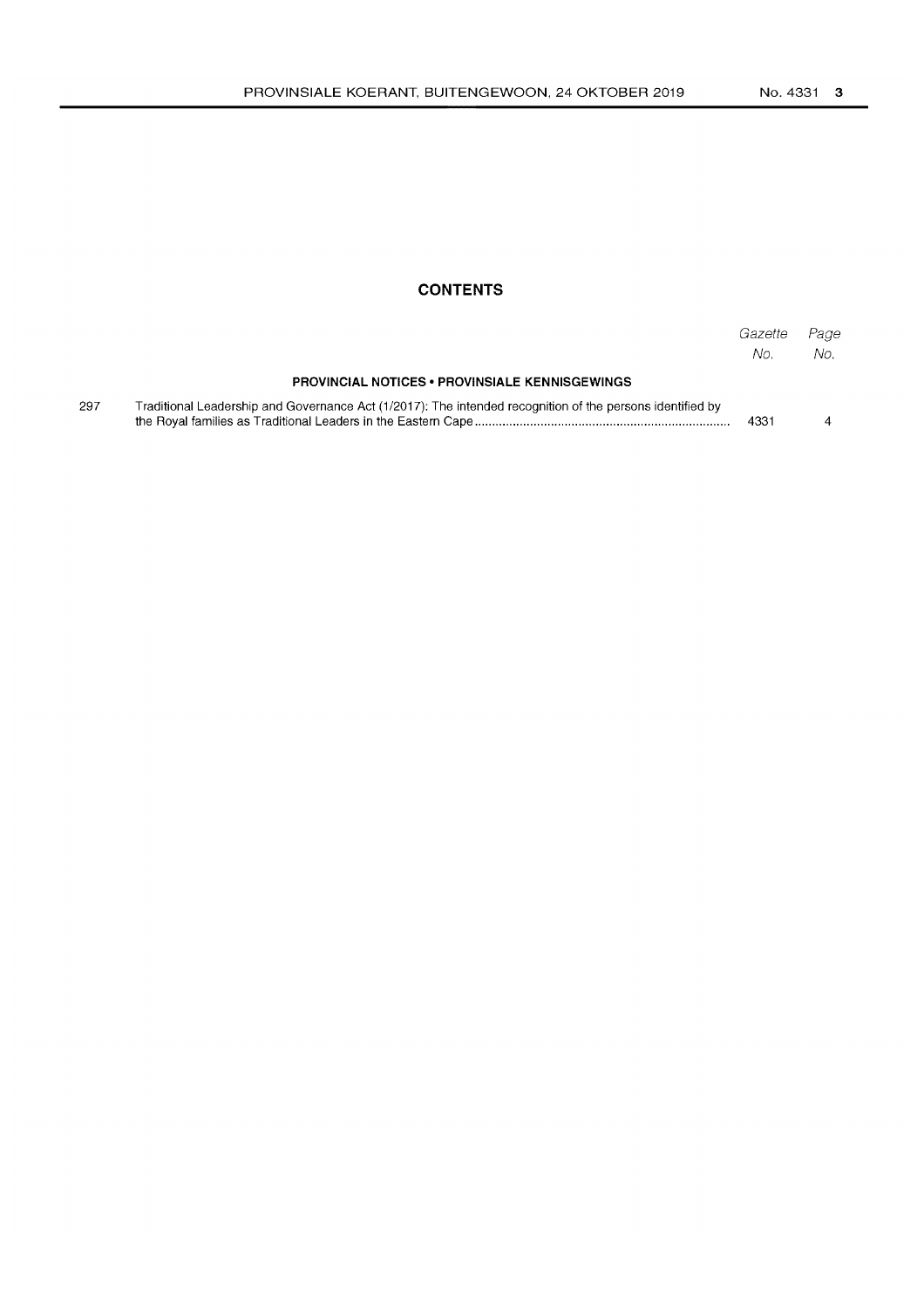### PROVINCIAL NOTICES • PROVINSIALE KENNISGEWINGS

#### PROVINCIAL NOTICE 297 OF 2019

## **DEPARTMENT OF COOPERATIVE GOVERNANCE AND TRADITIONAL AFFAIRS**

# **THE INTENDED RECOGNITION OF THE PERSONS IDENTIFIED BY THE ROYAL FAMILIES AS TRADITIONAL LEADERS IN THE EASTERN CAPE**

I, Xolile Nqatha, Member of the Executive Council responsible for Cooperative Governance and Traditional Affairs in the Eastern Cape Province under the powers delegated to me by Section 23 (1) (b) (i) of the Traditional Leadership and Governance Act, 2017 (Act No.1 of 2017) and after having informed the Provincial House of Traditional Leaders of such intended recognitions, hereby make known for general information the intended recognition of persons identified by the royal families as traditional leaders in the Eastern Cape per attached schedule.

Comments (if any) must be submitted within 21 days of the date publication of the notice as contemplated in subsection (b) (i) of the same act.

,  $\n *W*  $\overline{W}$$ 

**iNQATHA MEMBER OF THE EXECUTIVE COUNCIL RESPONSIBLE FOR COOPERATIVE GOVERNANCE AND TRADITIONAL AFFAIRS** 

DATE: 05-10-2019